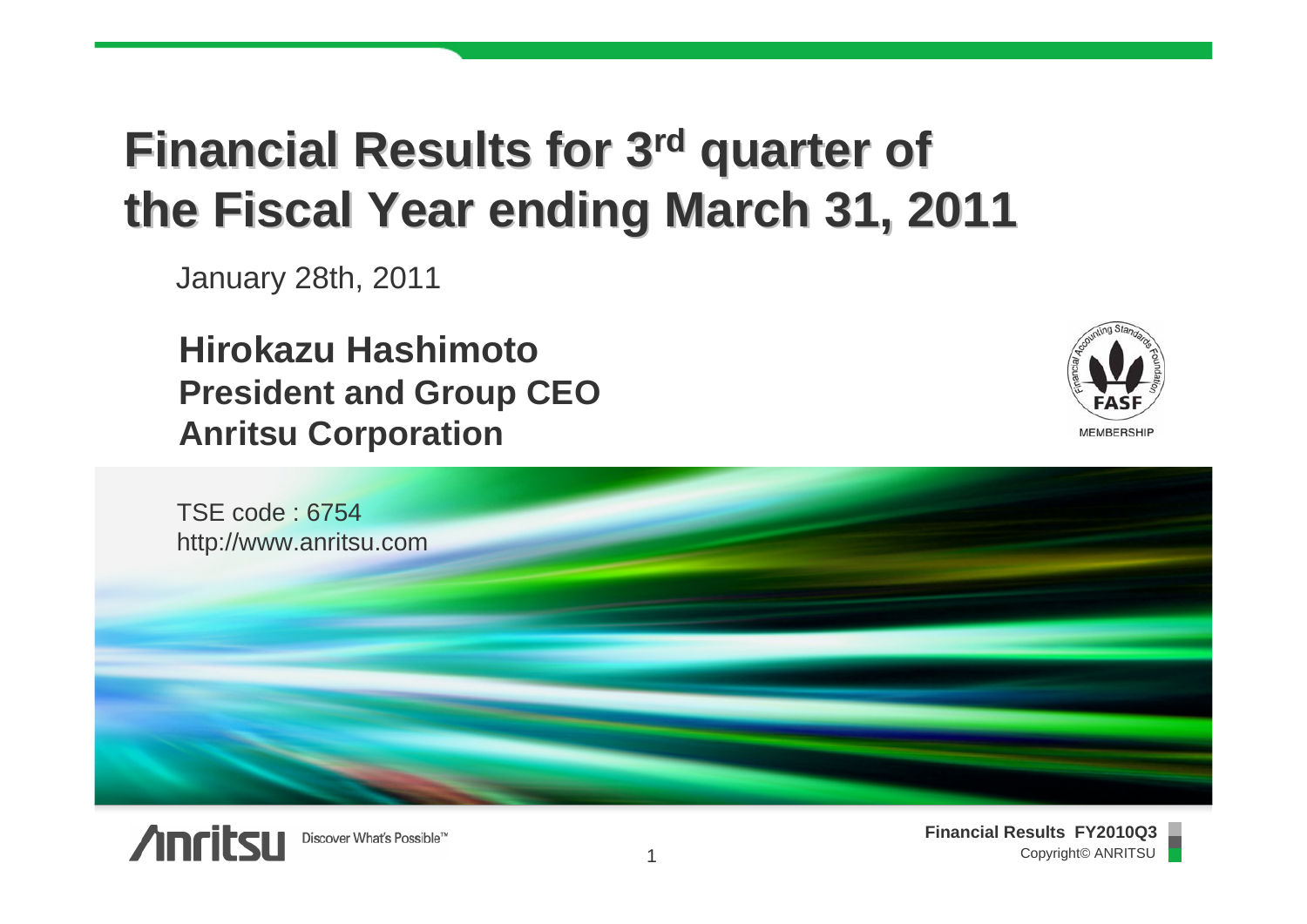## **Cautionary Statement**

**All information contained in this release which pertains to the current plans, estimates, strategies and beliefs of Anritsu Corporation (hereafter "Anritsu") that is not historical fact shall be considered forwardlooking statements of future business results or other forward-looking projections pertinent to the business of Anritsu. Implicit in reliance on these and all future projections is the unavoidable risk, caused by the existence of uncertainties about future events, that any and all suggested projections may not, come to pass. Forward-looking statements include but are not limited to those using words such as "believe", "expect", "plans", "strategy", "prospects", "forecast", "estimate", "project", "anticipate", "may" or "might" and words of similar meaning in connection with a discussion of future operations or financial performance.**

**Actual business results are the outcome of a number of unknown variables and may substantially differ from the figures projected herein.**

**Factors which may affect the actual business results include but are not limited to the economic situation in the geographic areas in which Anritsu conducts business, including but not limited to, Japan, Americas, Asia, and Europe, changes in actual demand for Anritsu products and services, increases or decreases in the competitive nature of markets in which Anritsu sells products or buys supplies, changing aptitudes at providing services, and exchange rates.**

**You also should not place reliance on any obligation of Anritsu to update or revise any forward-looking statements, whether as a result of new information, future events or otherwise. Anritsu disclaims any such obligation.** 

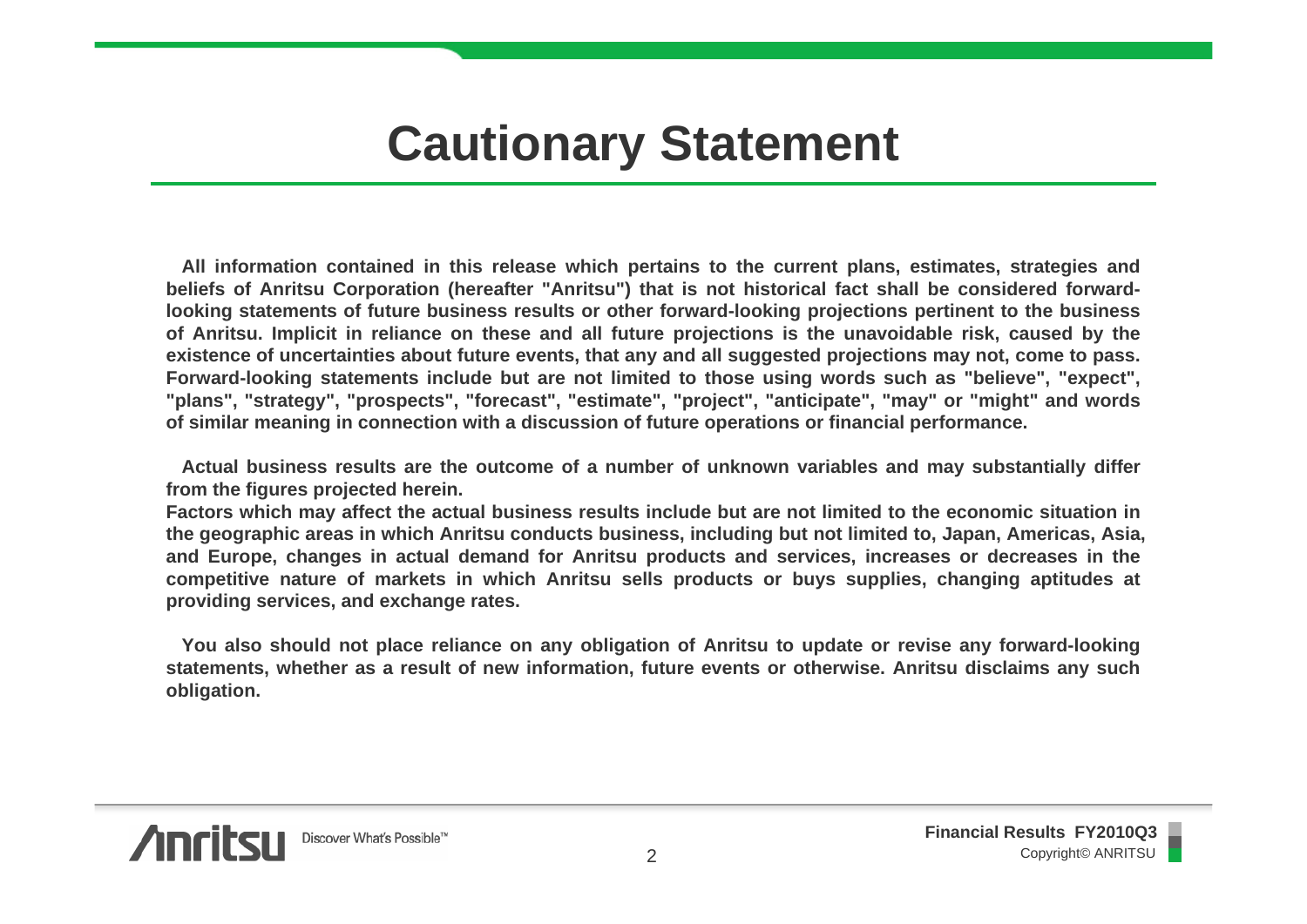# **Agenda**

- **Outline of our business1.**
- **Consolidated performance review of 3Q 2. ended December 31st, 2010**
- **Outlook of full year of fiscal year ending 3. March, 2011**
- **Market trend and actions4.-T&M business mobile markets-**

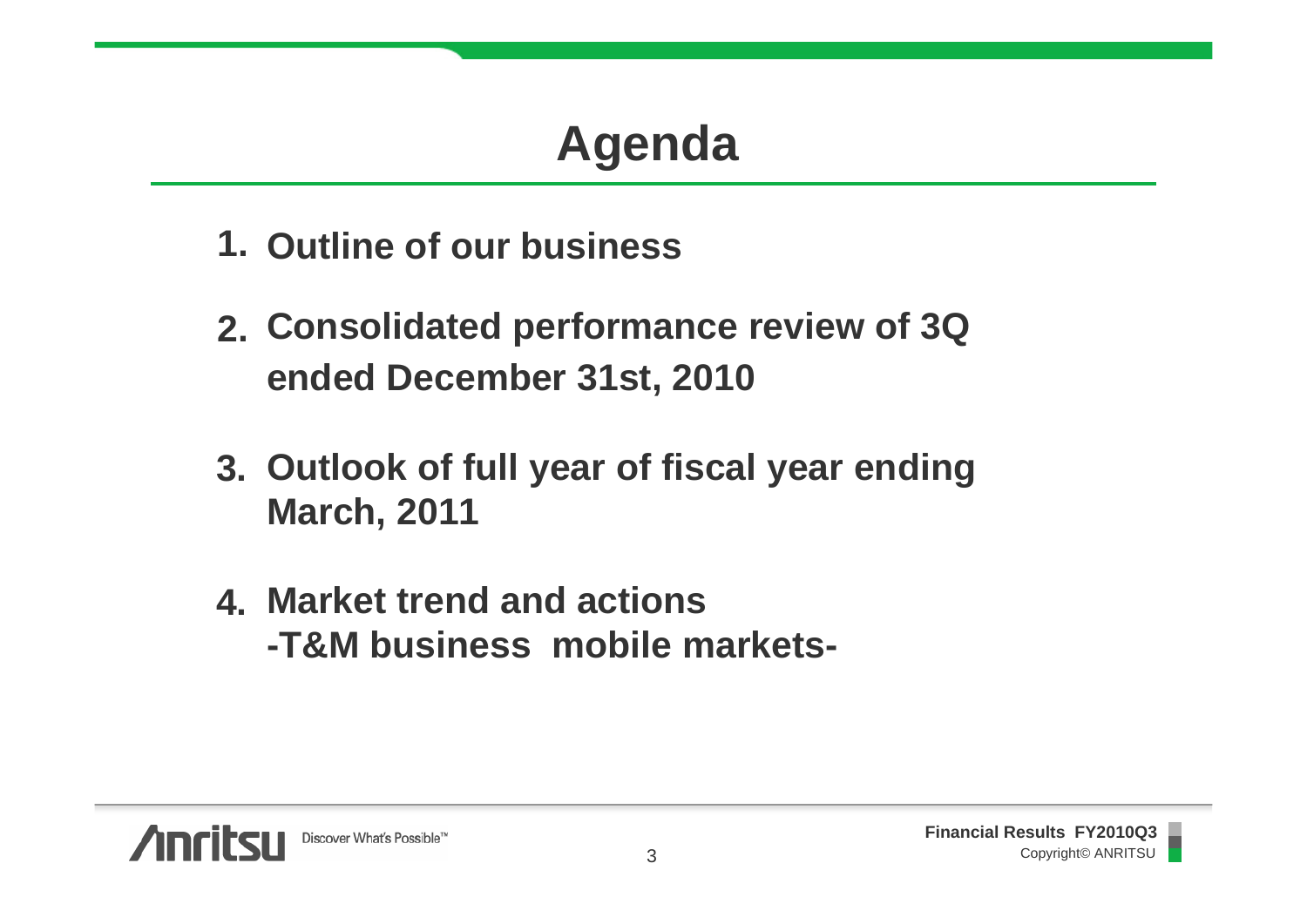#### **1. Outline of our business -Segments-**

| <b>Segment</b> |                                                        | <b>Sub segment</b>     | <b>Main business</b>                                                                                                                                                                                   |                      |  |  |  |
|----------------|--------------------------------------------------------|------------------------|--------------------------------------------------------------------------------------------------------------------------------------------------------------------------------------------------------|----------------------|--|--|--|
|                | T&M                                                    | <b>Mobile</b>          | R&D and manufacturing tester for 3G and LTE.                                                                                                                                                           |                      |  |  |  |
|                |                                                        | Network Infrastructure | Testers to verify optical/digital/IP networks or its<br>equipment.<br>Handheld tester for wireless infrastructures.<br>Wireless/VoIP network monitoring software packages<br>and related services etc. |                      |  |  |  |
|                |                                                        | <b>Electronics</b>     | Testers for general electronics components and<br>emerging wireless technologies                                                                                                                       |                      |  |  |  |
|                | Information and communication<br>Industrial automation |                        | Video image distribution system, communication<br>equipment, IP switches and related systems                                                                                                           |                      |  |  |  |
|                |                                                        |                        | Weigher and detectors of foreign material for food and<br>pharmaceutical industry                                                                                                                      |                      |  |  |  |
|                | <b>Others</b>                                          |                        | Precision measurement business, optical devices                                                                                                                                                        |                      |  |  |  |
|                | <b>FY2009 Net Sales</b>                                | T&M<br>66%             | <b>Industrial</b><br>Info.<br>7%<br>16%                                                                                                                                                                | <b>Others</b><br>11% |  |  |  |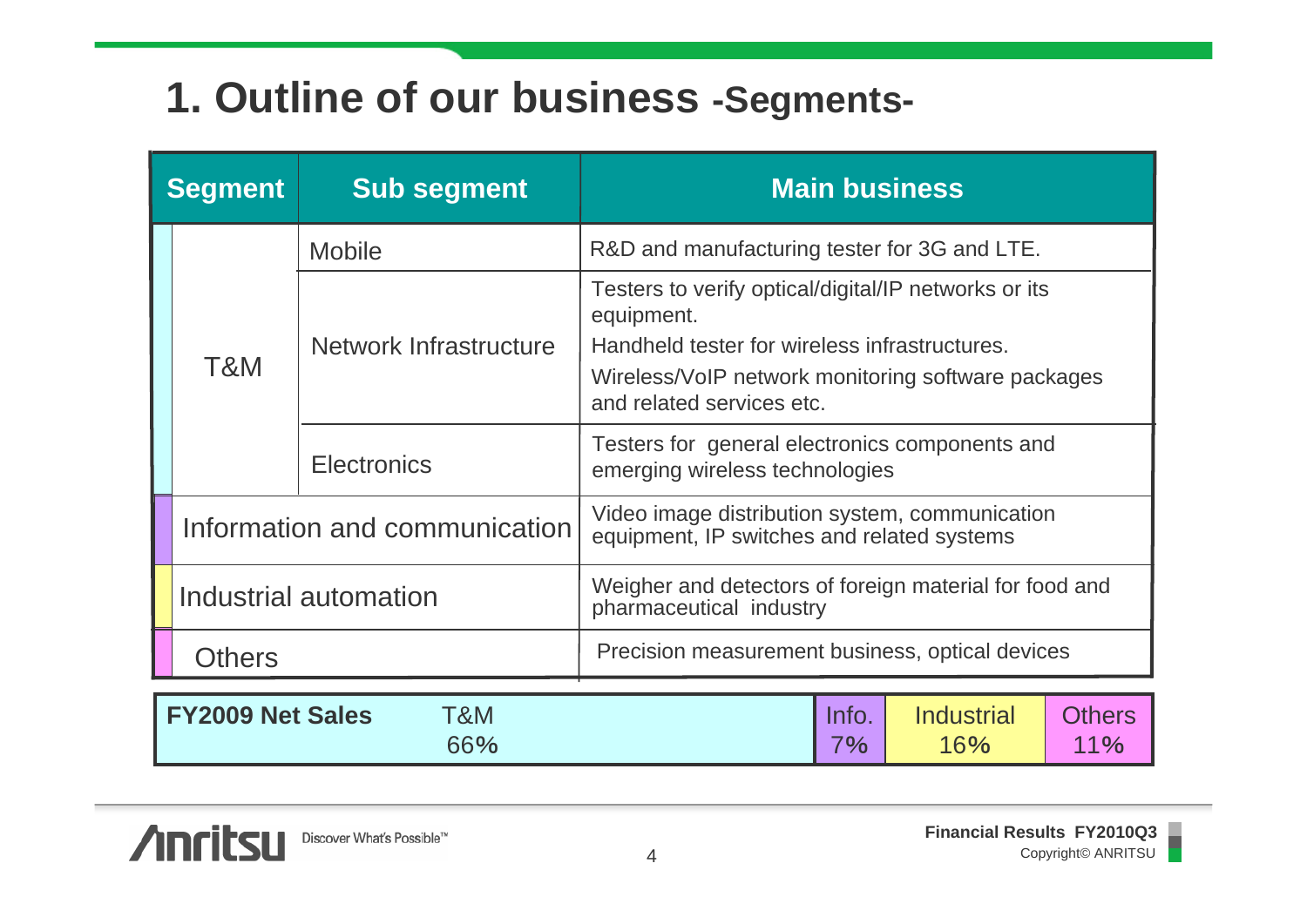#### **1. Outline of our business -Test & Measurement-**



Test & Measurement solutions for handset : R&D, production, conformance test and interoperability test, network infra. : installation & maintenance and service assurancedevices : R&D and production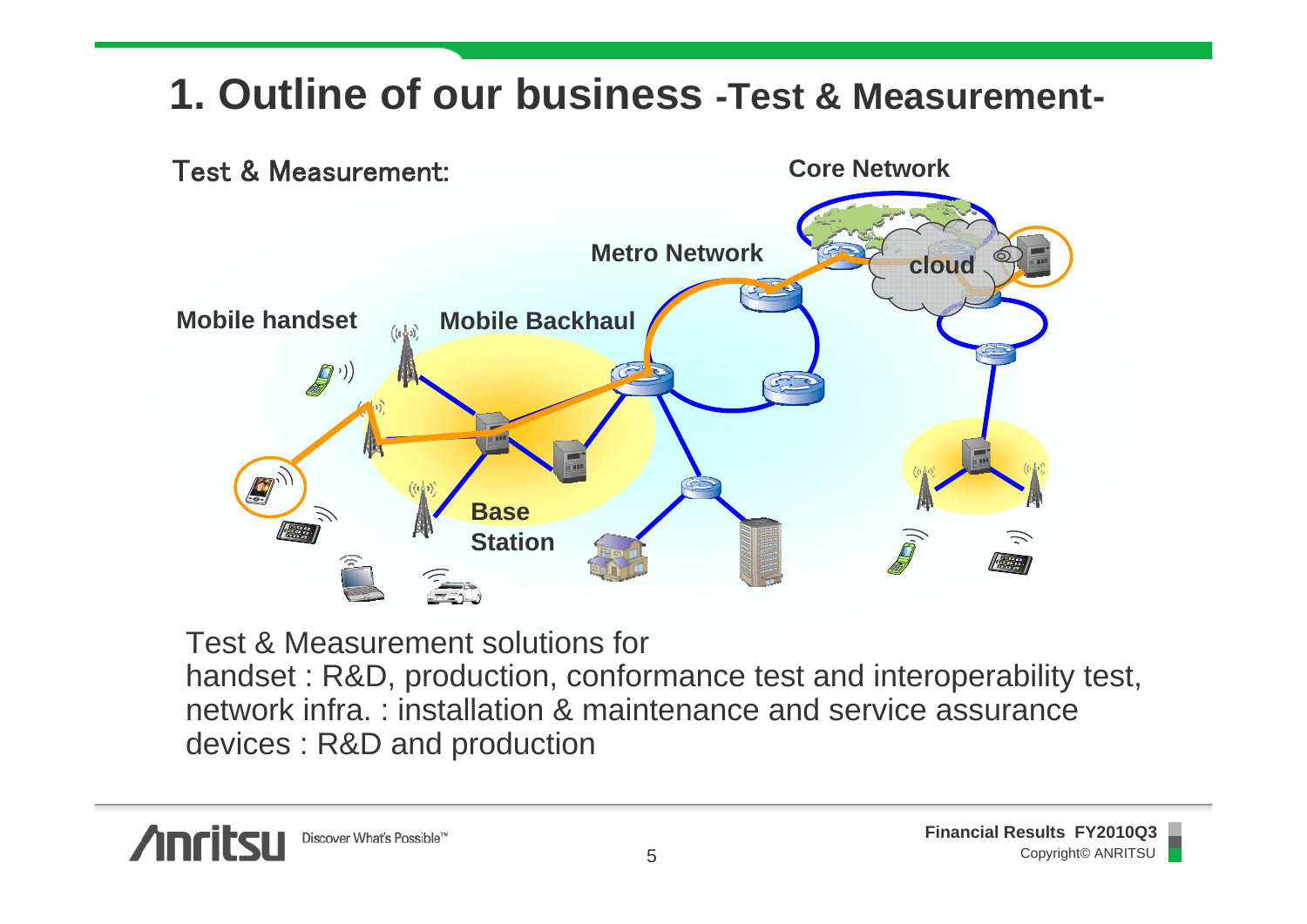#### **1. Outline of our business -Info.&Comm. Industrial Automation-**

#### **Info. & Comm.**:

Video monitoring system and telemetering system for rivers and dams,

Bandwidth controller for keeping the high quality in IP network , Disaster mitigation communication system for safety confirmation, etc.

 $\ddot{\bullet}$ 



Bandwidth controller Receiving terminal disaster mitigation Comm. system

#### **Industrial Automation** :

X-ray inspection system and check-weigher for foods, pharmaceuticals and cosmetics

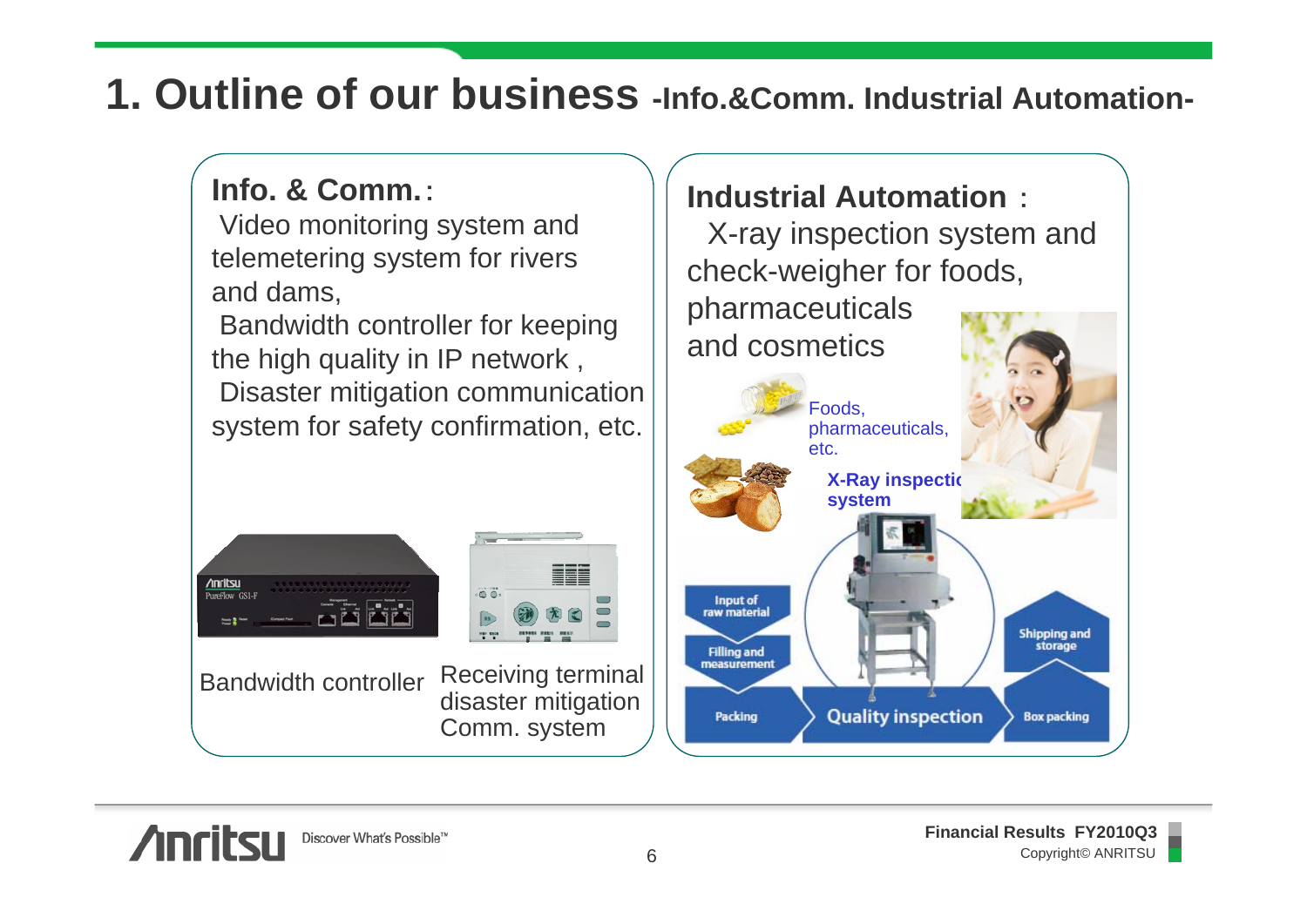#### **2. Consolidated performance - key topics for Q3-**

Driven by T&M business for the LTE and smartphone. North American and Asian markets showed solid performances.

| <b>Segment</b>                                    | 3Q FY2010                                                                                                         | <b>Actual</b> |
|---------------------------------------------------|-------------------------------------------------------------------------------------------------------------------|---------------|
| <b>Test &amp;</b><br><b>Measurement</b><br>(T&M)  | The demand of T&M for LTE development is strong.<br>The demand of T&M for smartphone production is<br>increasing. |               |
| <b>Information &amp;</b><br><b>Communications</b> | This business is slack due to the reduction of public<br>investment.                                              |               |
| <b>Industrial</b><br><b>Automation</b>            | Food inspection business is firm in ASEAN and North<br>America, while sluggish in Japan due to seasonality.       |               |
| <b>Others</b>                                     | Demand for optical devices due to popularization of<br>broadband waned.                                           |               |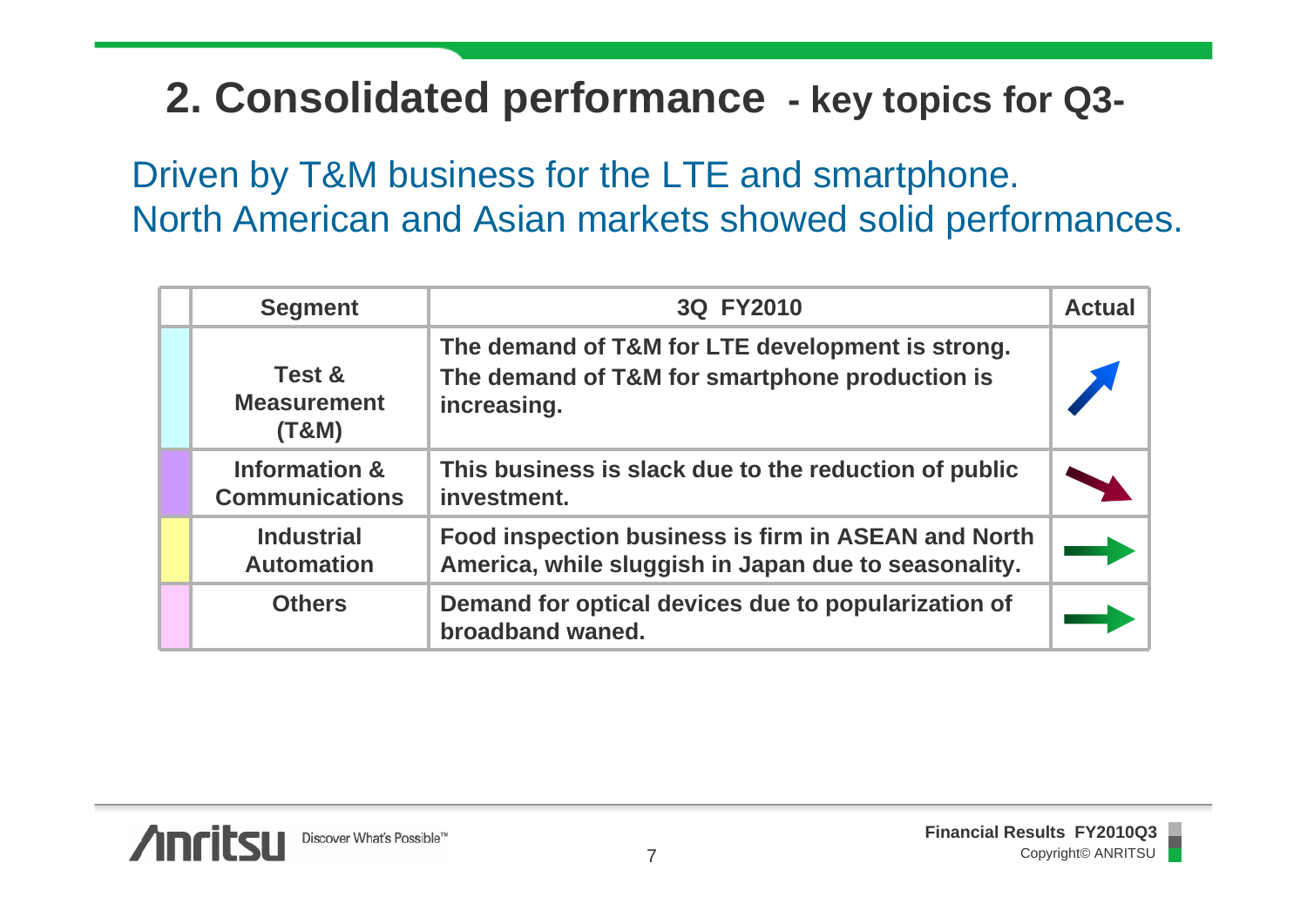#### **2. Consolidated performance -Financial results-**

8% increase in net sales,

and operating income marked a sharp recovery

Unit: Billion Yen

|                                  | <b>3Q FY2009</b><br>(Apr. to Dec.) | <b>3Q FY2010</b><br>(Apr. to Dec.) | <b>YoY</b> | <b>YoY</b> (%) |
|----------------------------------|------------------------------------|------------------------------------|------------|----------------|
| <b>Order Intake</b>              | 55.5                               | 56.3                               | 0.8        | 2%             |
| <b>Net Sales</b>                 | 50.1                               | 53.9                               | 3.8        | 8%             |
| <b>Operating Income (loss)</b>   | 1.9                                | 4.3                                | 2.4        | 130%           |
| <b>Ordinary Income (loss)</b>    | 1.0                                | 2.9                                | 1.9        | 191%           |
| Income(loss) before income taxes | 1.3                                | 2.8                                | 1.5        | 113%           |
| Net Income (loss)                | 0.2                                | 2.2                                | 2.0        |                |
| <b>Free Cash Flow</b>            | 5.8                                | 6.6                                | 0.8        | 13%            |

Note : Numbers are rounded off in each column

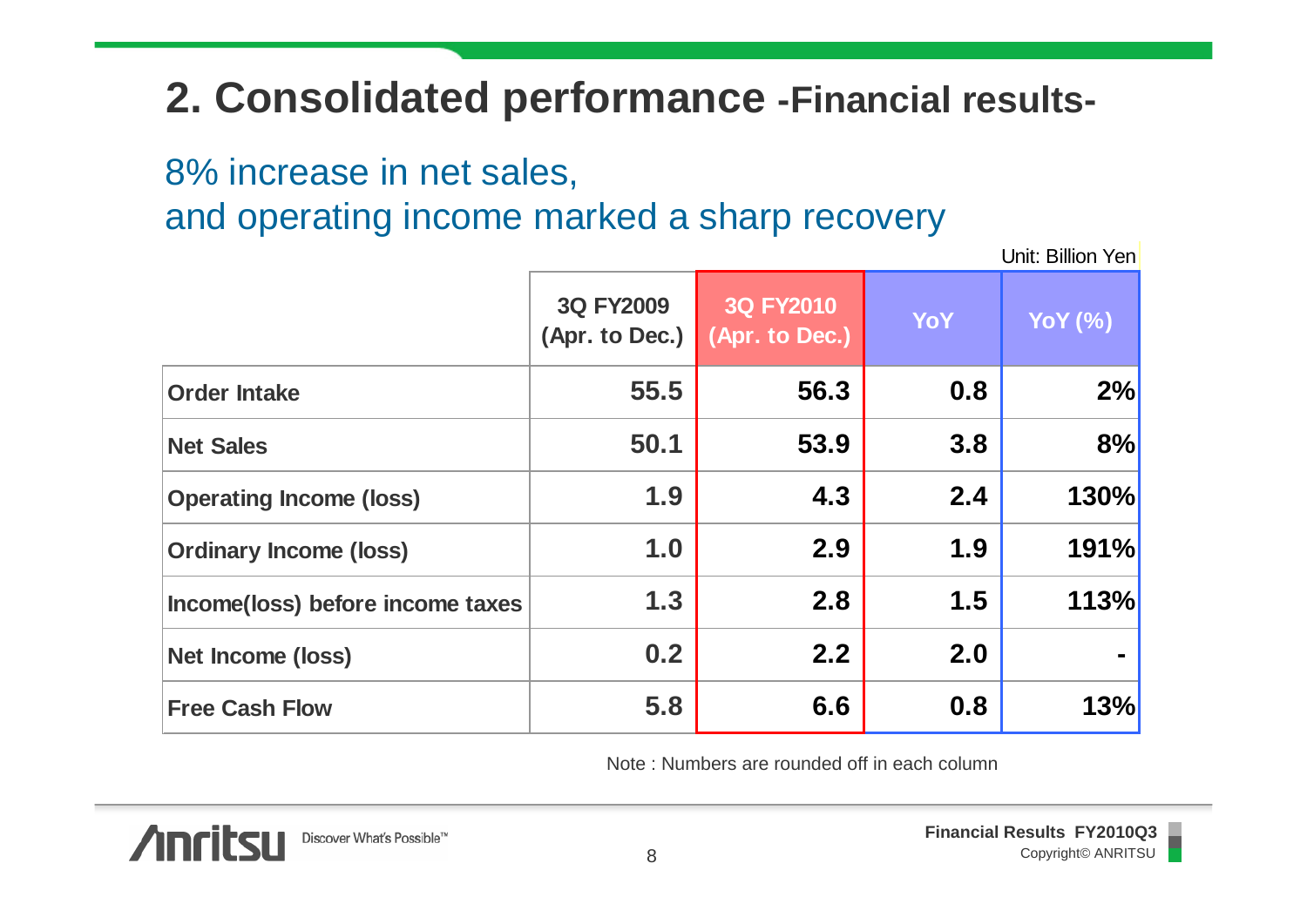#### **2. Consolidated performance -Orders by business segment-**



( The backlog is converted to Yen from the exchange rate at the end of each quarter. )



**Financial Results FY2010Q3** Copyright© ANRITSU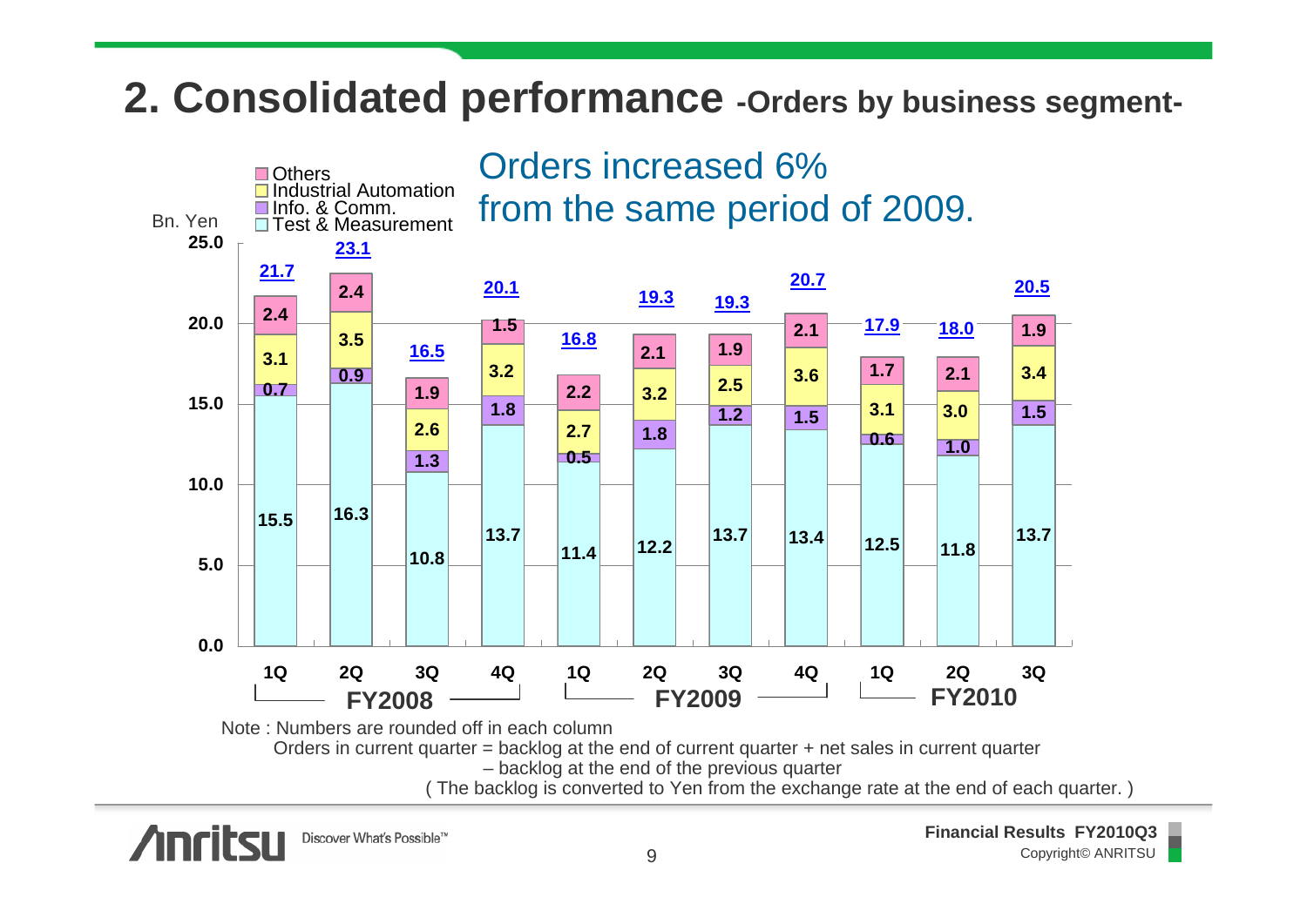#### **2. Consolidated performance -Earnings by bus. segment-**

Unit: Billion Yen

|                                        |              | that pulled the whole performance. |                                            |            | Unit: Billion Yen |
|----------------------------------------|--------------|------------------------------------|--------------------------------------------|------------|-------------------|
|                                        |              | 3Q FY2009                          | 3Q FY2010<br>(Apr. to Dec.) (Apr. to Dec.) | <b>YoY</b> | <b>YoY</b> (%)    |
| Test &<br><b>Measurement</b>           | <b>Sales</b> | 34.2                               | 37.9                                       | 3.7        | 11%               |
|                                        | Op. Income   | 0.9                                | 3.6                                        | 2.7        | 297%              |
| Info. & Comm.                          | <b>Sales</b> | 2.1                                | 1.7                                        | (0.4)      | $-21%$            |
|                                        | Op. Income   | (0.7)                              | (0.6)                                      | 0.1        |                   |
| <b>Industrial</b><br><b>Automation</b> | <b>Sales</b> | 8.1                                | 8.5                                        | 0.4        |                   |
|                                        | Op. Income   | 0.3                                | 0.2                                        | (0.1)      | $-13%$            |
| <b>Service &amp;</b><br><b>Others</b>  | <b>Sales</b> | 5.7                                | 5.9                                        | 0.2        | 4%                |
|                                        | Op. Income   | 1.3                                | $1.1$                                      | (0.2)      | $-20%$            |
| <b>Total</b>                           | <b>Sales</b> | 50.1                               | 53.9                                       | 3.8        | 8%                |
|                                        | Op. Income   | 1.9                                | 4.3                                        | 2.4        | 130%              |

Note : Numbers are rounded off in each column

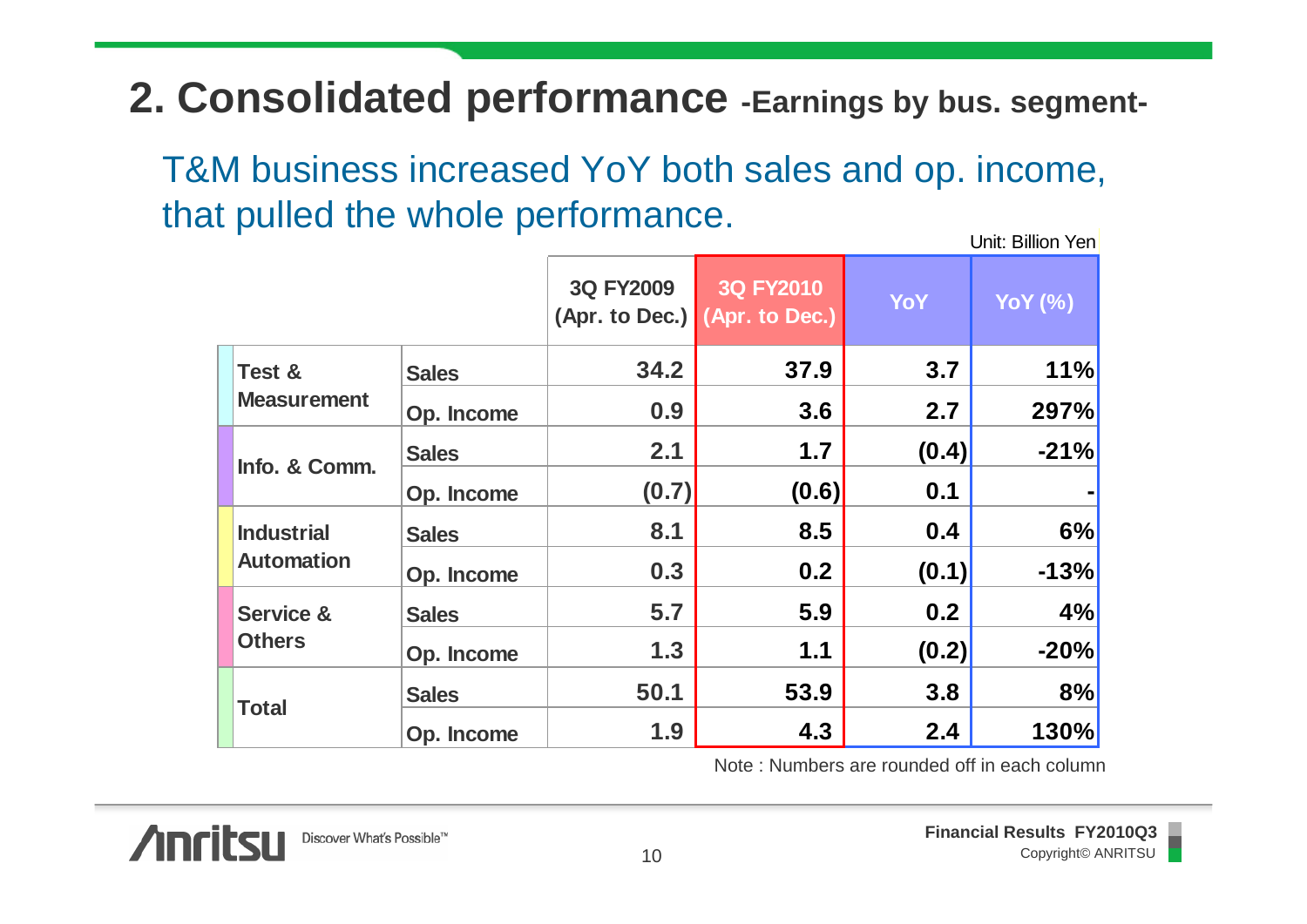**2. Consolidated performance -Sales & op. income by bus. segment-**T&M (in Apr. to Dec.) increased sales and income for the two consecutive years





**Financial Results FY2010Q3** Copyright© ANRITSU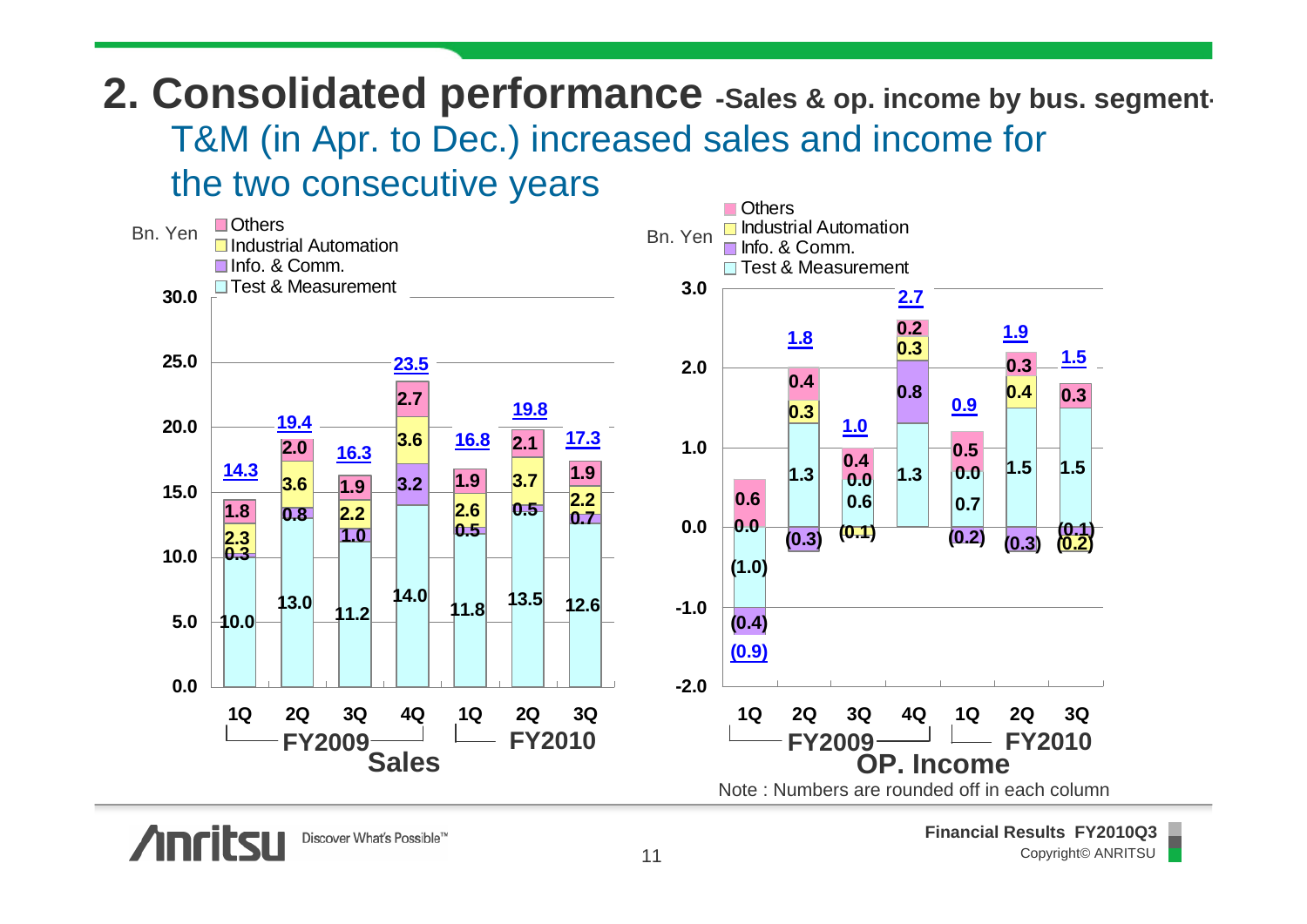#### **2. Consolidated performance -Sales by region-**

The Americas showed solid performances in the wireless infrastructure market and the mobile market.



Note : Numbers are rounded off in each column.

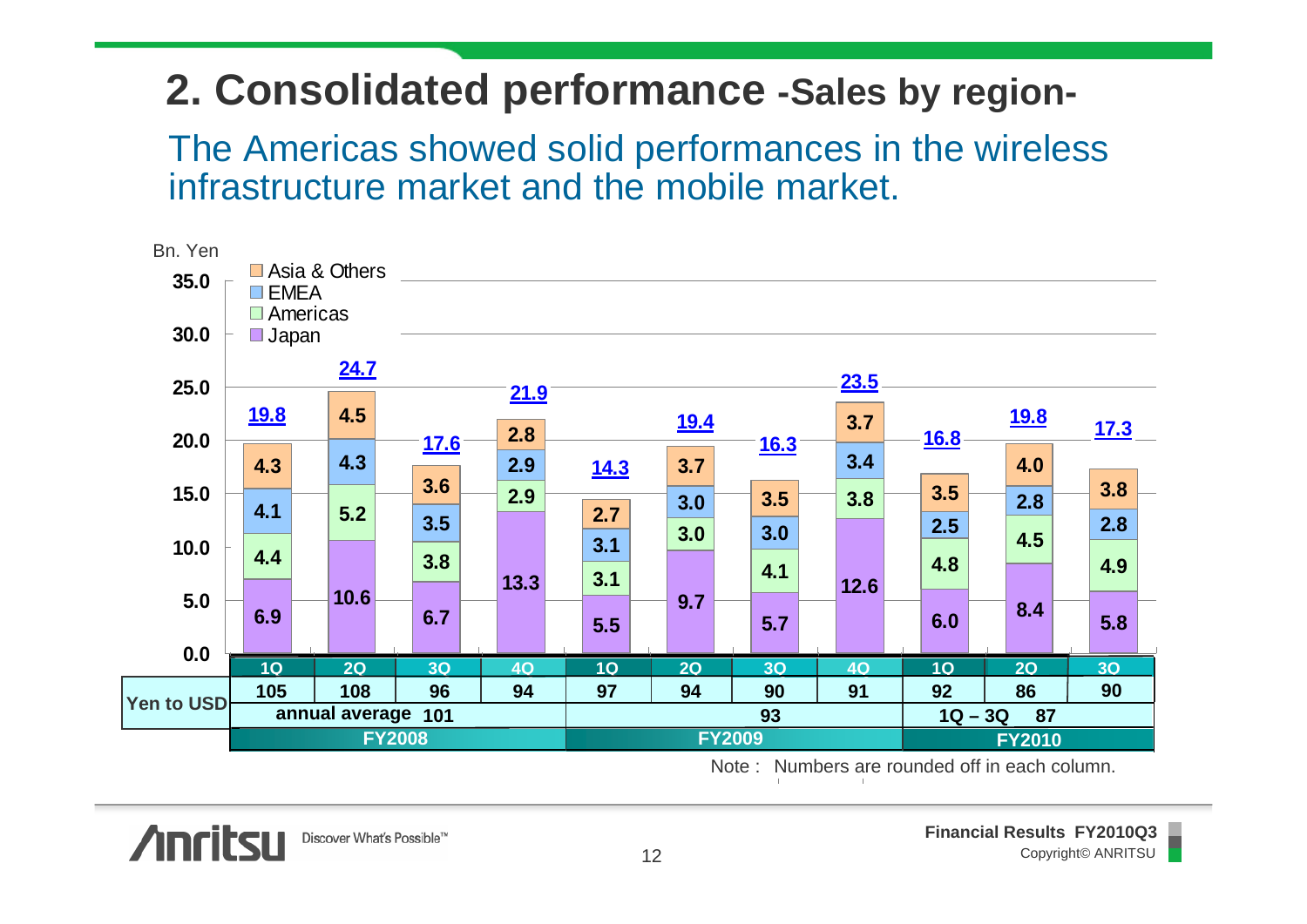#### **2. Consolidated performance -Other incomes and expenses -**

Non-operating expenses for 3Q was 333 million yen due to the factors of foreign exchange losses and interest, etc.

| UTIIL IVIIIIUIT TUI                                                                         |                |                  |                  |  |
|---------------------------------------------------------------------------------------------|----------------|------------------|------------------|--|
|                                                                                             | 3Q FY2009      | <b>3Q FY2010</b> | <b>3Q FY2010</b> |  |
|                                                                                             | (Apr. to Dec.) | (Apr. to Dec.)   | (Oct. to Dec.)   |  |
| <b>Operating income (loss)</b>                                                              | 1,873          | 4,311            | 1,492            |  |
| <b>Interest &amp; dividends</b>                                                             | (363)          | (444)            | (146)            |  |
| <b>Foreign exchange</b>                                                                     | (432)          | (843)            | (177)            |  |
| <b>Others</b>                                                                               | (74)           | (108)            | (10)             |  |
| <b>Other income (loss)</b>                                                                  | (869)          | (1, 395)         | (333)            |  |
| <b>Ordinary income (loss)</b>                                                               | 1,004          | 2,916            | 1,158            |  |
| Gain on sales of noncurrent assets                                                          | 149            |                  |                  |  |
| <b>Gain on sales of Investment securities</b>                                               | 140            |                  |                  |  |
| Gain on retirement by purchase of<br>bonds                                                  | 62             |                  |                  |  |
| Loss on adjustment for changes of<br>accounting standard for asset<br>retirment obligations |                | (68)             |                  |  |
| <b>Loss on valuation of investment</b><br><b>securities</b>                                 | (17)           | (1)              | (0)              |  |
| <b>Extraoridinary income (loss)</b>                                                         | 334            | (69)             | (0)              |  |
| Income (loss) before income taxes                                                           | 1,338          | 2,847            | 1,158            |  |

Note : Numbers are rounded off in each column



Unit: Million Yen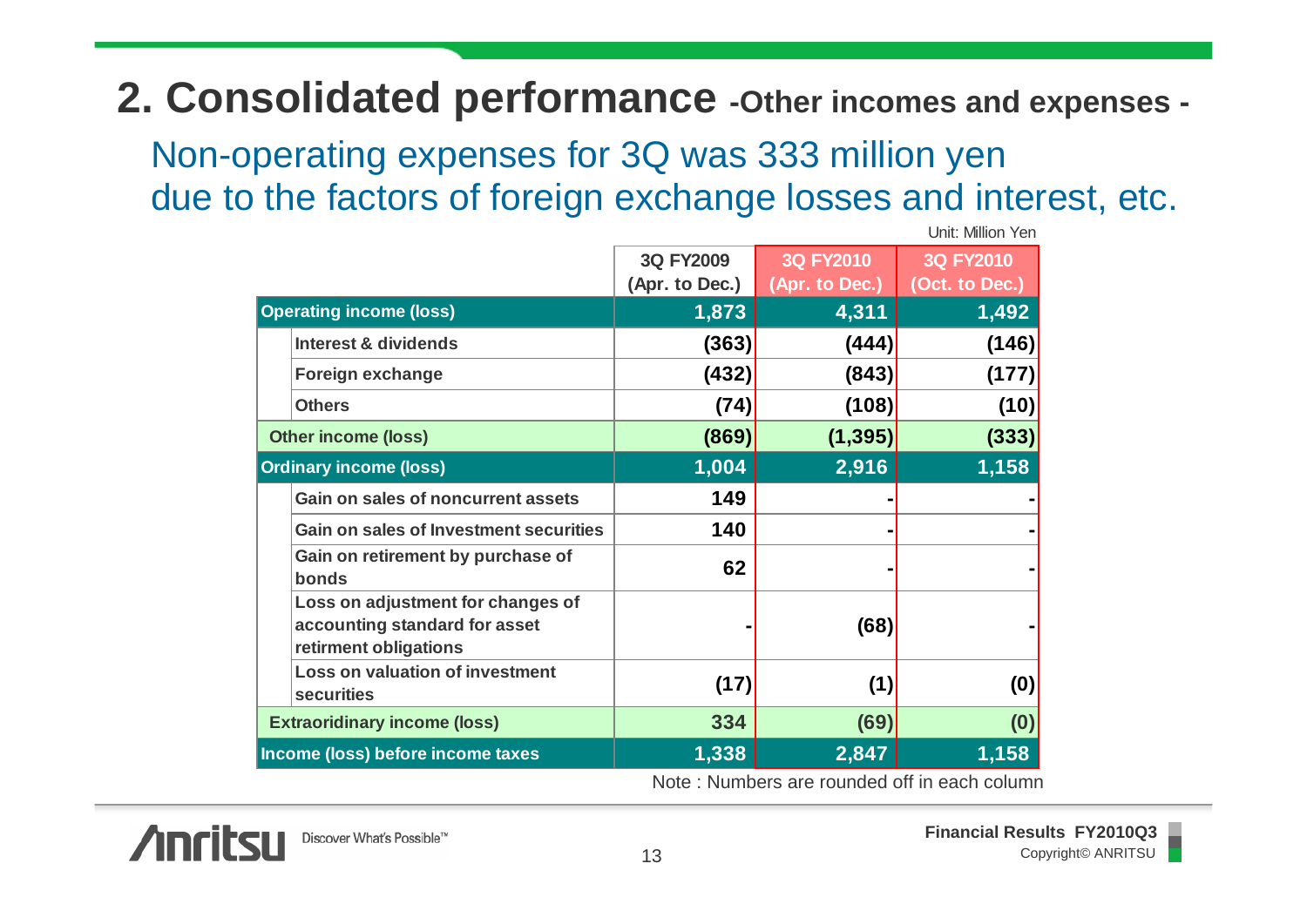#### **2. Consolidated performance -Cash Flow-**

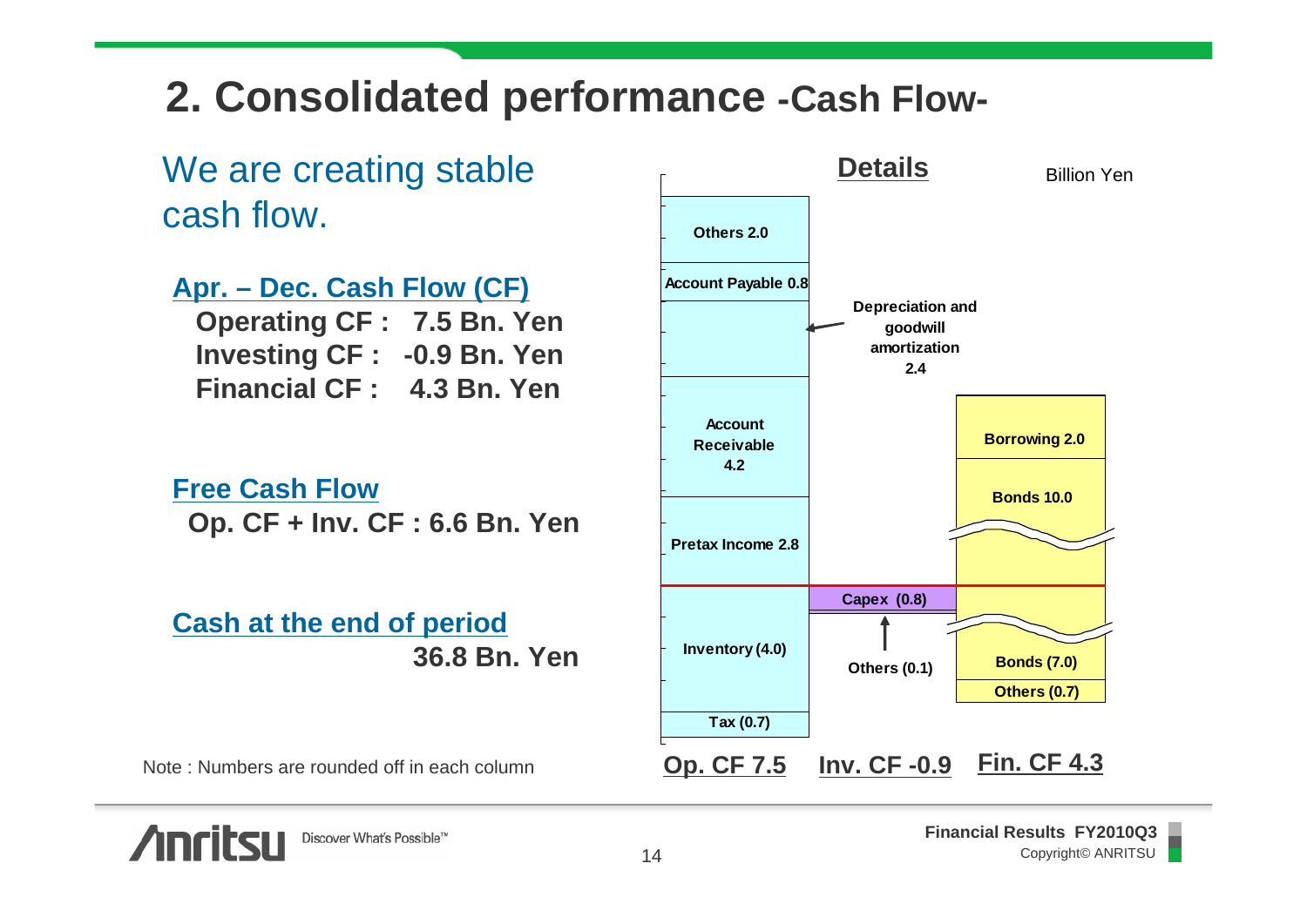## **3. Outlook for full year of FY2010**

#### We revised our forecast for FY2010 upward.

Unit: Billion Yen

|                                |              | <b>FY2009</b> | FY2010 (Apr.2010 - Mar. 2011)                           |                 |       |               |
|--------------------------------|--------------|---------------|---------------------------------------------------------|-----------------|-------|---------------|
|                                |              | <b>Actual</b> | <b>Previously</b><br>announced forecast<br>(2010.10.27) | <b>Forecast</b> | YoY   | <b>YoY(%)</b> |
| <b>Net Sales</b>               |              | 73.5          | 77.0                                                    | 77.0            | 3.5   | 5%            |
| <b>Operating Income (loss)</b> |              | 4.6           | 5.6                                                     | 6.5             | 1.9   | 42%           |
| <b>Ordinary Income (loss)</b>  |              | 3.6           | 4.0                                                     | 4.8             | 1.2   | 34%           |
| <b>Net Income (loss)</b>       |              | 0.4           | 2.5                                                     | 3.0             | 2.6   | 679%          |
| <b>Test &amp;</b>              | <b>Sales</b> | 48.3          | 51.5                                                    | 52.0            | 3.7   | 8%            |
| <b>Measurement</b>             | Op. Income   | 2.3           | 3.9                                                     | 4.8             | 2.5   | 113%          |
| Info. & Comm.                  | <b>Sales</b> | 5.3           | 5.5                                                     | 5.0             | (0.3) | $-6%$         |
|                                | Op. Income   | 0.1           | 0.0                                                     | 0.0             | (0.1) |               |
| <b>Industrial</b>              | <b>Sales</b> | 11.6          | 12.5                                                    | 12.5            | 0.9   | 7%            |
| <b>Automation</b>              | Op. Income   | 0.6           | 0.6                                                     | 0.6             | 0.0   | $-2%$         |
| <b>Others</b>                  | <b>Sales</b> | 8.3           | 7.5                                                     | 7.5             | (0.8) | $-10%$        |
|                                | Op. Income   | 1.6           | 1.1                                                     | 1.1             | (0.5) | $-30%$        |

Note 1 : Exchange rate for Q4(estimate) 1USD = 85 yen, 1EURO=110 yen

Note 2 : Numbers are rounded off in each column

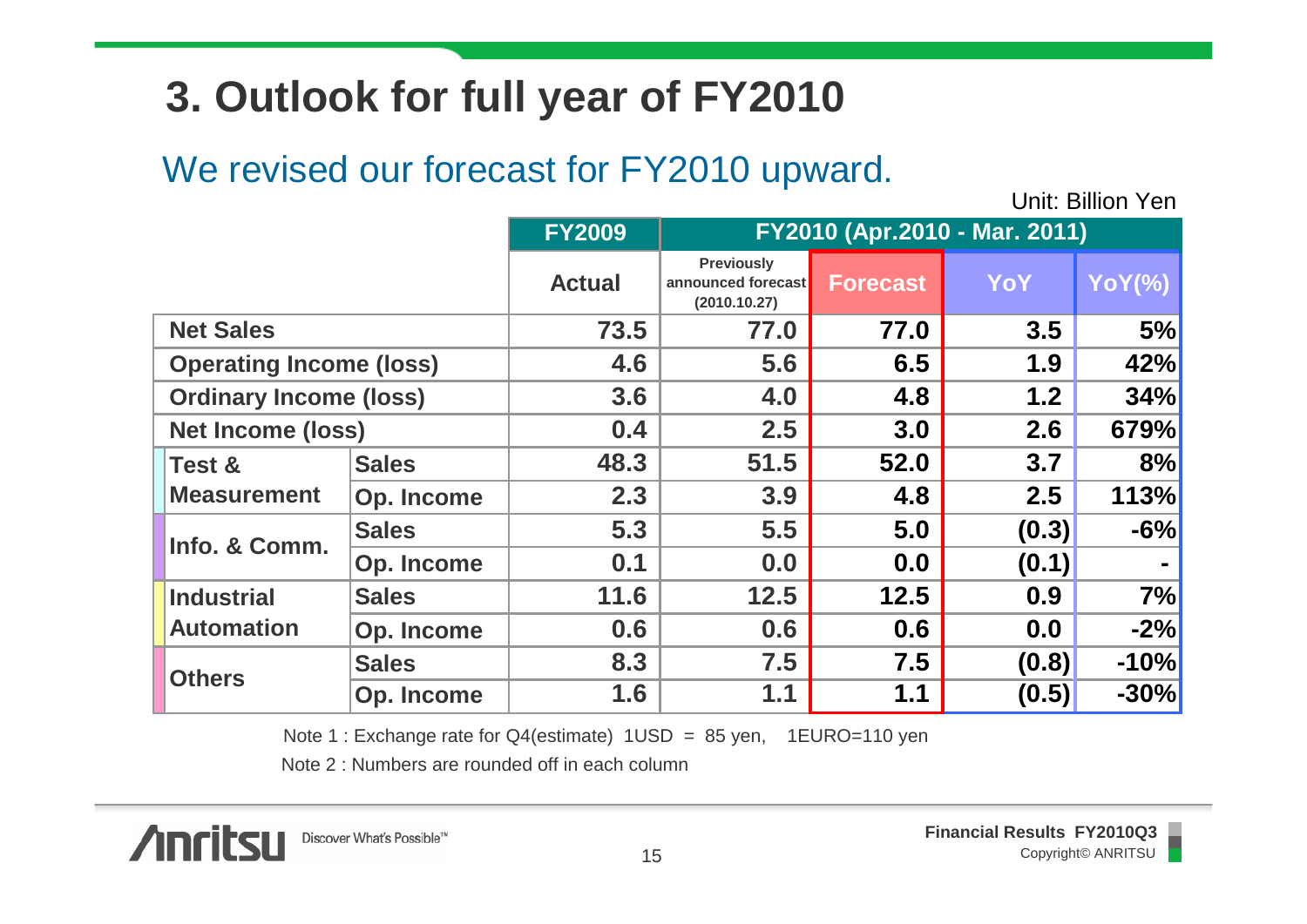## **3. Increase of dividend**

In light of the upward revision to the earnings forecast for the fiscal year ending March 2011, we will increase the year-end dividend from **4yen per share to 5yen per share**.

When taken with the interim dividend of 2yen per share, the total dividend for the year will be **7yen** per share.

#### **[ Dividend policy ]**

Anritsu's basic policy is to implement distribution of surplus as a measure to return profits to shareholders, based on the level of consolidated net profit for the relevant fiscal year.

We determine the amount of dividend with the aim of achieving the principal index of consolidated dividends on equity ratio (DOE), together with complementary factors such as dividend payout ratio.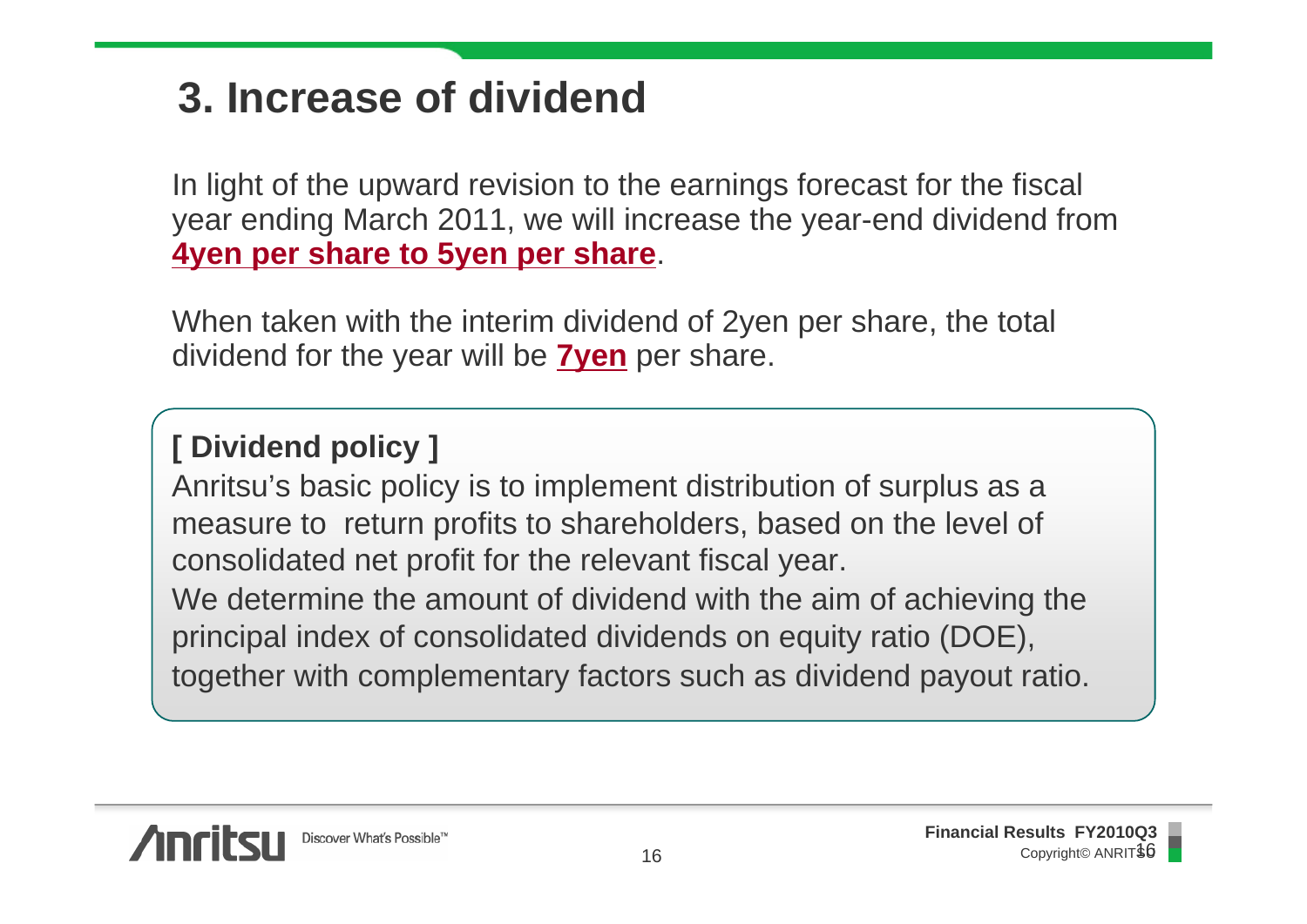## **4. Market trend and actions -Mobile-**

# **(1) LTE Market Trend**

・ LTE service launched

Verizon: 38 cities on 5 December 2010

 $\Rightarrow$  10 different LTE terminals are scheduled to be released in the first half of 2011

NTT docomo: 3 major cities on 24 December 2010

・Commercialization Schedule

AT&T in mid-2011

⇒ 20 different terminals are scheduled to be released by the end of 2011

China Mobile in 2012

⇒ TDD LTE trials will be conducted in full swing from 2011

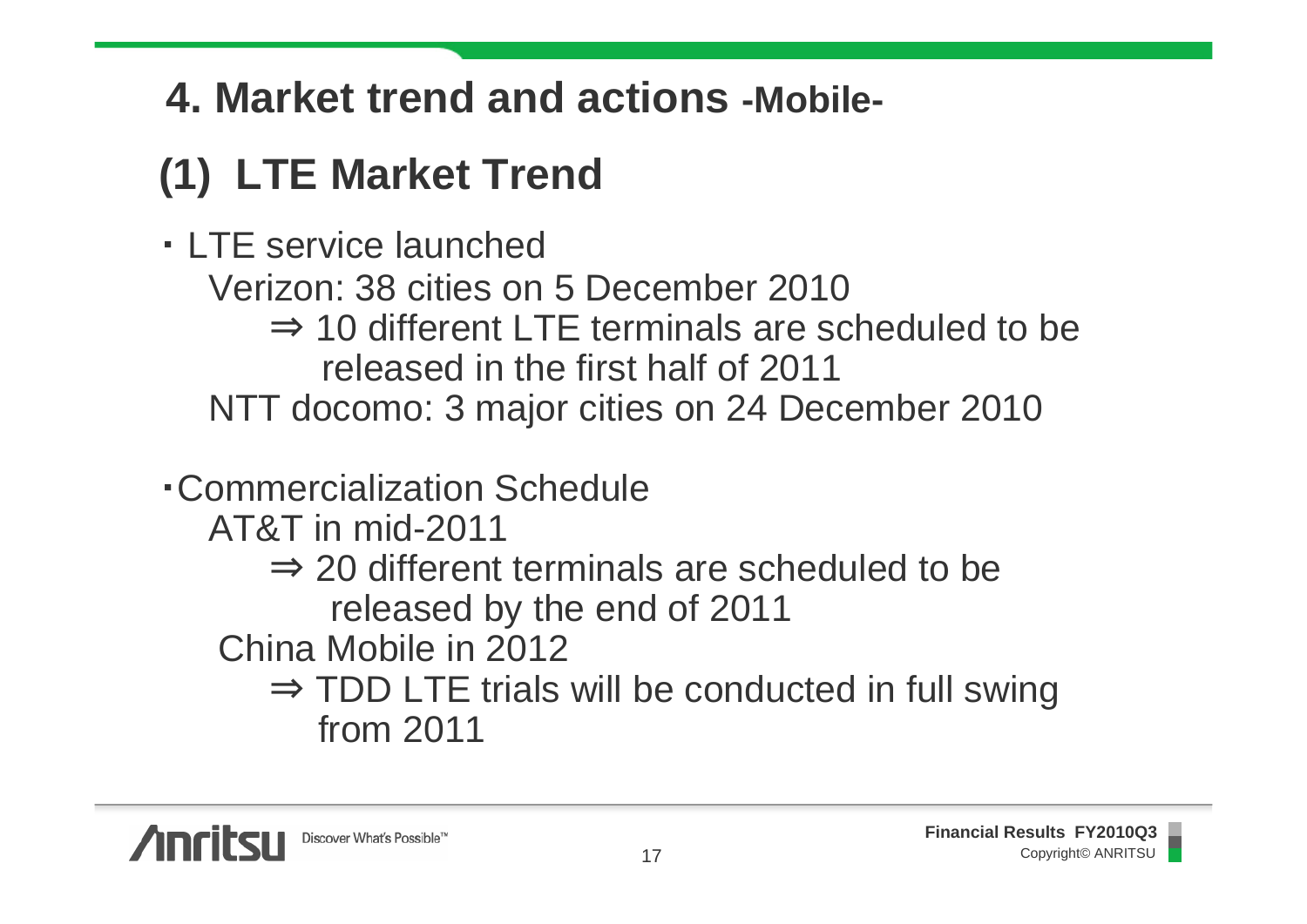#### **4. Market trend and actions -Mobile-**

#### (**2**) **The demand for T&M for production increases due to expansion of smartphone market**



Source: Yano Research Institute Ltd.

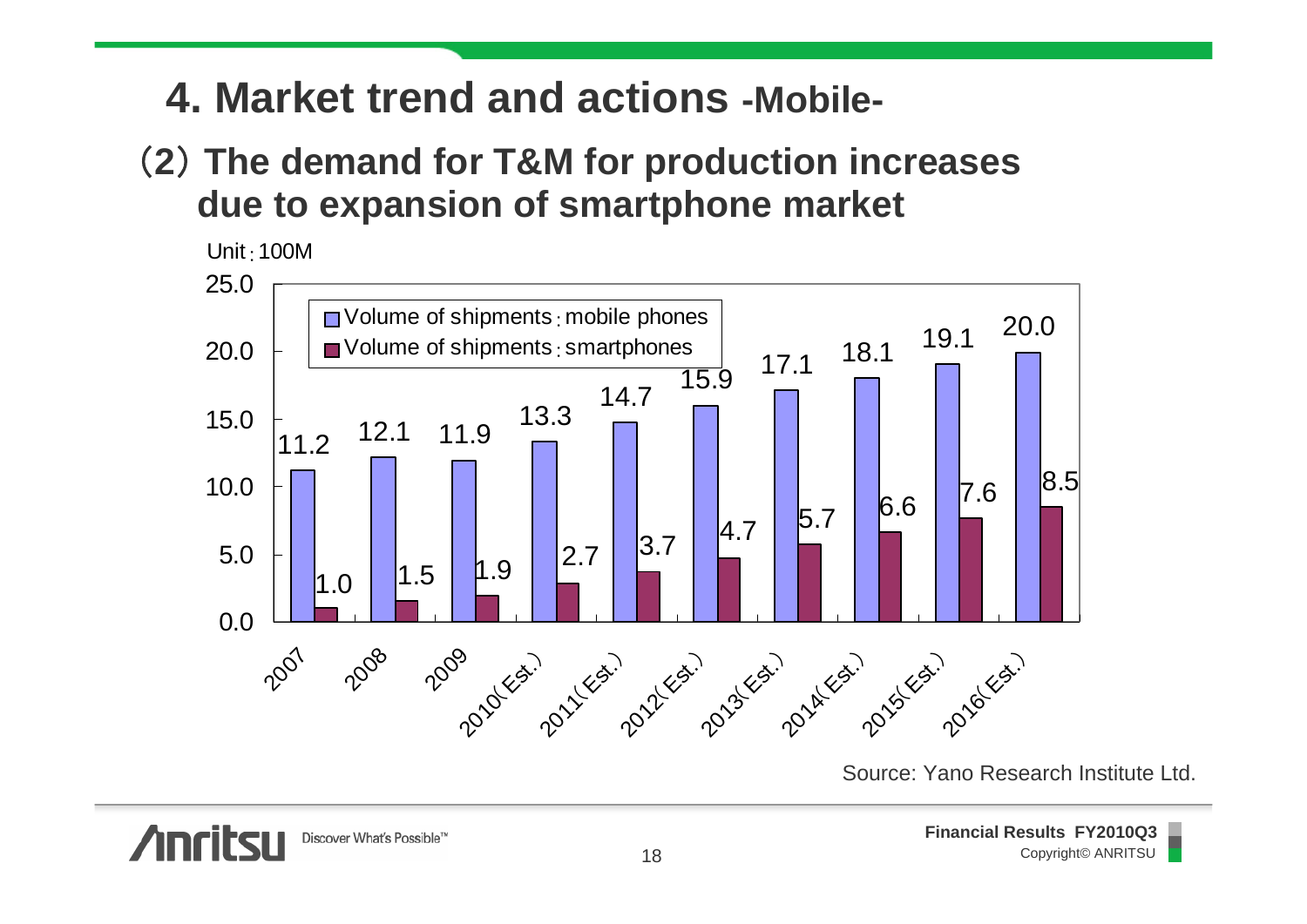## **4. Market trend and actions -Mobile market-**

# (**3**) **Actions**

- ・ **R&D** : Continue developments for LTE FDD and TDD system Shift investments from core development to conformance tests
- ⇒ Ongoing supply of T&M for R&D for both systems
- ・ **Conformance Test**: Increase in demands of conformance tests for commercialization.
- ⇒ Expansion of test cases for demands in conformance tests Continue to acquire validations from global external certification bodies.
- ・ **Terminal Mass Production** : Increase in test demands for various terminal manufacturing.
- ⇒ Expand functions of test for manufacturing for all sorts of systems.

Ability to work with several transmission standards such as GSM, W-CDMA, CDMA2000, TD-SCDMA, HSPA+, LTE FDD, LTE TDD in one test system.

- ・ **Base station installation and maintenance**: Creation of telecommunication infrastructure by operators
- ⇒ Expanding and providing of Hand-held measuring instruments
- ・ Strengthen support for global operators and vendors.